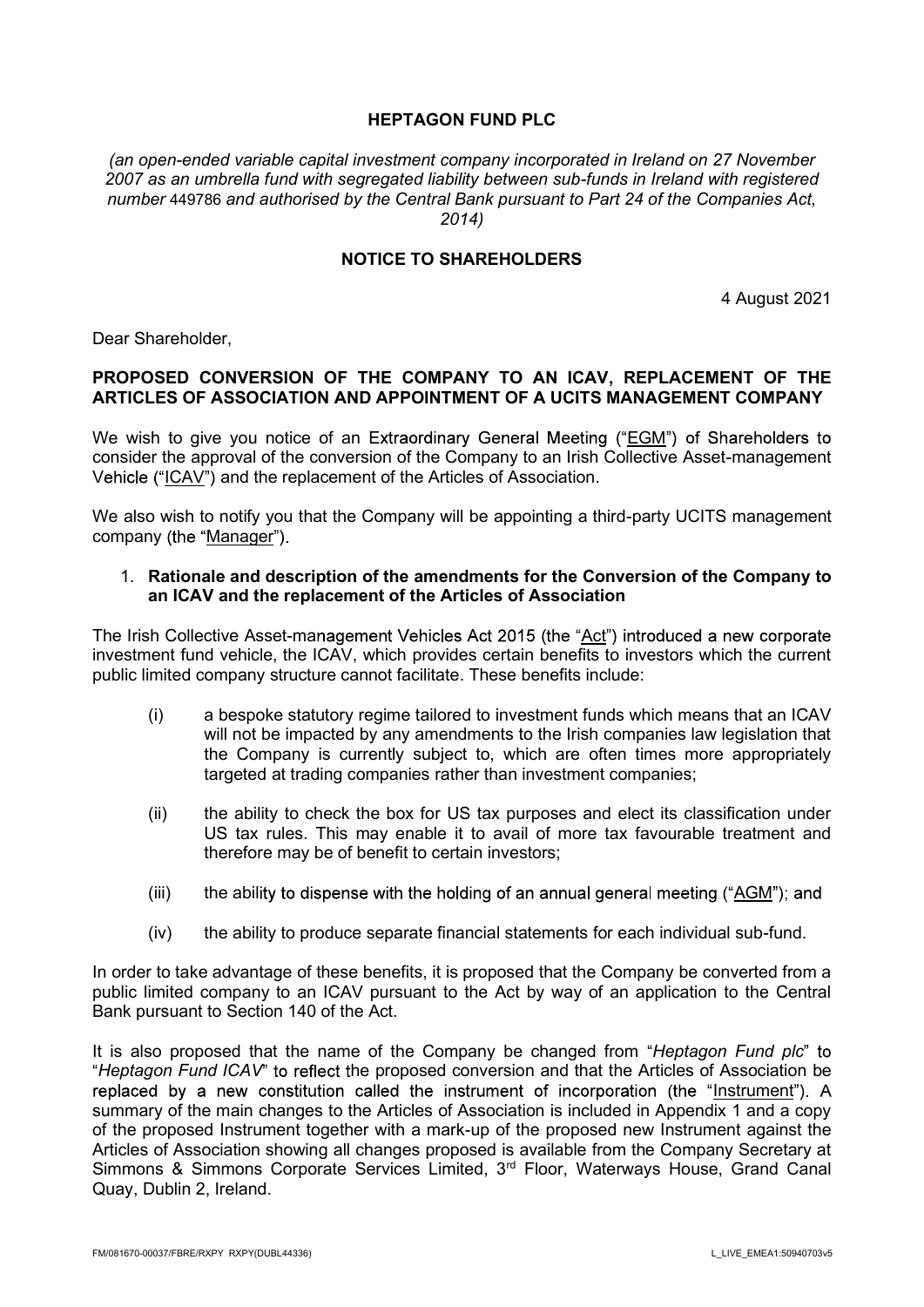The Directors are of the firm opinion that the proposed amendments to the Articles of Association set out below are in the best interests of the Company and Shareholders as a whole.

Pursuant to the Act, the conversion will be effected by way of a continuation and therefore it will not prejudice or affect the identity or continuity of the Company nor will it affect any contract made, resolution passed or any other act or thing done in relation to the Company. For the avoidance of doubt, there will be no change of legal entity.

# 2. Appointment of Carne Global Fund Managers (Ireland) Limited as Manager

Following the review of a Central Bank letter to industry, dated 20 October 2020, setting out the findings of the Central Bank's thematic review of the Fund Management Company Guidance ("CP86") and its high-level findings in relation to the implementation and embedding of CP86, which applies to all fund management companies, including self-managed investment funds such as the Company, the Directors carried out an assessment of the Company's operational, resourcing and governance arrangements and it was decided that is was in the best interest of shareholders to appoint a Manager to the Company.

Further to this assessment and pursuant to the Articles of Association, the Board has resolved to appoint Carne Global Fund Managers (Ireland) Limited as Manager of the Company at a meeting held on 24 May 2021.

The appointment is subject to final approval by the Central Bank and is intended to take effect on or around 1 October 2021. The appointment of the Manager is intended to coincide with the conversion of the Company to an ICAV (provided the ICAV conversion is approved by the Shareholders).

The Manager shall be entitled to receive, out of the assets of each sub-fund of the Company, an annual management fee accrued at each Dealing Day and payable monthly in arrears. The Manager shall also be entitled to reimbursement of all reasonable out-of-pocket expenses incurred for the benefit of the Company.

# 3. Prospectus and Supplement updates

In addition, the prospectus of the Company (the "Prospectus") and the supplements to the Prospectus for each of the sub-funds of the Company (the "Supplements") together with the material contracts entered into by the Company (as set out in the Prospectus) will be amended to reflect the conversion to an ICAV and the appointment of the Manager.

# 4. Shareholders' Approval of the ICAV Conversion

The changes set out at 1 above, relating to the ICAV conversion and replacement of the Articles of Association, may not be made without the prior approval of the Shareholders of the Company by way of special resolution. For this purpose, an EGM of the Shareholders of the Company is being convened and will take place at 3<sup>rd</sup> Floor, Waterways House, Grand Canal Quay, Dublin 2, Ireland on 27 August 2021 at 9.30am (Irish time). Formal notice of the EGM is attached to this circular (the "Notice") at Appendix 2.

The circular sets out the text of the resolution to be proposed at the EGM. The resolution is being proposed as a special resolution, meaning that it cannot be passed unless it receives a 75% of the voted shares being in favour of the resolution. If the resolution is passed, it will be binding on all Shareholders as of the Effective Date (as defined below) irrespective of how (or whether) they voted.

The quorum for the EGM is two shareholders present (in person or by proxy) entitled to vote upon the business to be transacted. If such a quorum is not present within half an hour from the time appointed for the EGM, or if during the EGM a quorum ceases to be present, the EGM shall stand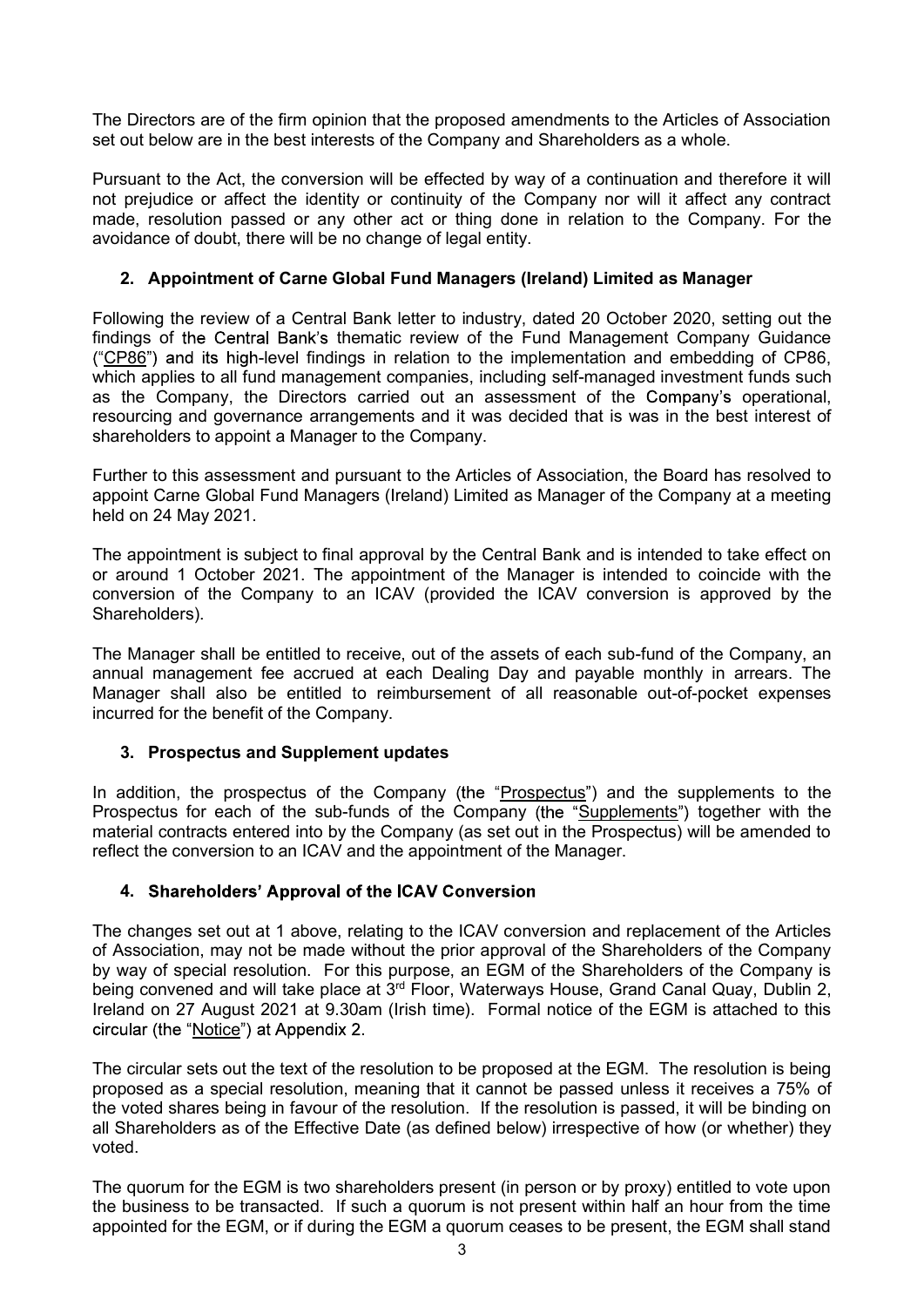adjourned to the same day in the next week at the same time and place, or to such other time and place as the directors may determine. If at the adjourned EGM such a quorum is not present within half an hour from the time appointed for the EGM, the EGM, if convened otherwise than by resolution of the Directors, shall be dissolved, but if the EGM shall have been convened by resolution of the Directors, one person entitled to be counted in a quorum present at the EGM shall be a quorum.

If the number of votes required for the resolution to be passed is not obtained, the Company will not convert to an ICAV.

The proposed changes to the Prospectus, the Supplements and the replacement of the Articles of Association with the Instrument are subject to the approval of the Central Bank.

# Proxy Forms

A proxy form to enable you to vote at the EGM is enclosed with this circular at Appendix 3. Please read the notes printed on the form which will assist you in completing and returning the form. To be valid, your form of proxy must be received at the registered office of the Company or at such other place as is specified in the Notice of the EGM before the time appointed for the holding of the EGM or adjourned EGM. You may attend and vote at the EGM even if you have appointed a proxy, but in such circumstances, the proxy is not entitled to vote.

#### Effect of Approval

If the proposed changes to implement the conversion of the Company to an ICAV are approved, they will be implemented on or around 1 October 2021 (the "Effective Date") subject to Central Bank approval.

If you do not agree with the proposed conversion and/or the changes to the Articles of Association, you have the right to redeem your Shares out of the Company, free of charge, prior to the change being implemented on the Effective Date in accordance with the dealing terms set out in the relevant Supplement. After the Effective Date redemptions will only be available in accordance with the terms in the relevant Supplement.

# 5. Conclusion

The Directors are of the opinion that the proposed changes described above (including the appointment of the Manager) are in the best interests of all of the Shareholders of the Company and accordingly recommend that you vote in favour of these proposed resolutions as set out below.

Yours faithfully \_\_\_\_\_\_\_\_\_\_\_\_\_\_\_\_\_\_\_\_\_\_\_\_\_\_

Director for and on behalf of HEPTAGON FUND PLC